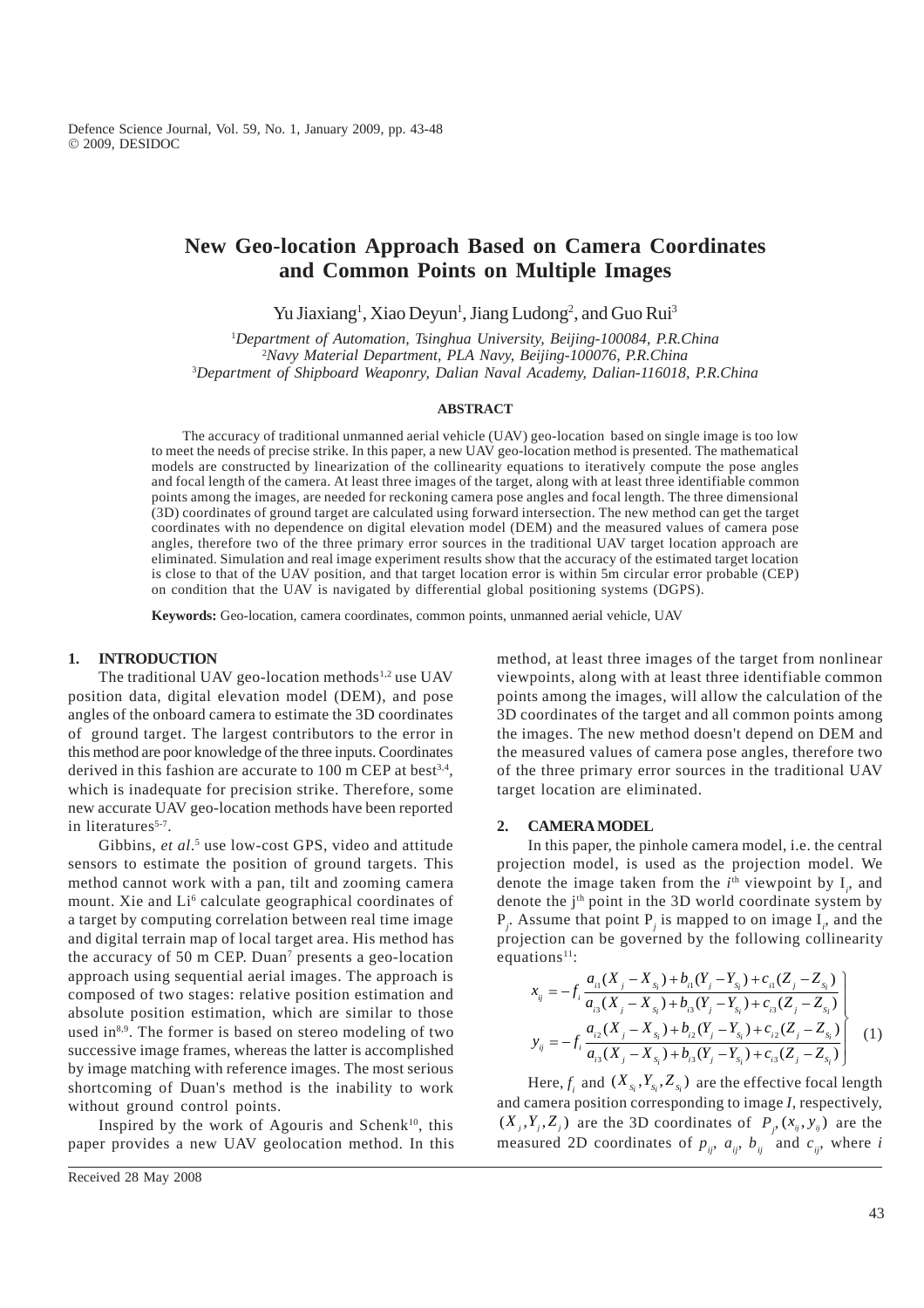$=1,2,3$  and  $j=1,2,3$ , are the elements of the rotation matrix **R***i* which governs the transformation between the coordinate systems of the world and the camera coordinates system.

The matrix **R**<sub>*i*</sub> can be represented by the exterior angle parameters of image  $I_i$ , i.e. the pitch angle  $\varphi_i$ , yaw angle  $\omega_i$ , and roll angle  $\kappa_i$  of the camera, as follows<sup>12,13</sup>:

$$
\mathbf{R}_{i} = \begin{bmatrix} c_{x_{i}} & s_{x_{i}} & 0 \\ -s_{x_{i}} & c_{x_{i}} & 0 \\ 0 & 0 & 1 \end{bmatrix} \begin{bmatrix} 1 & 0 & 0 \\ 0 & c_{\alpha_{i}} & s_{\alpha_{i}} \\ 0 & -s_{\alpha_{i}} & c_{\alpha_{i}} \end{bmatrix} \begin{bmatrix} c_{\varphi_{i}} & 0 & s_{\varphi_{i}} \\ 0 & 1 & 0 \\ -s_{\varphi_{i}} & 0 & c_{\varphi_{i}} \end{bmatrix}
$$
(2)

where  $c_{\kappa_i}$  stands for cos  $\kappa_i$ ,  $s_{\kappa_i}$  for sin  $\kappa_i$ ,  $c_{\kappa_i}$  for cos  $\omega_i$ , for  $s_{\alpha}$  sin  $\omega_i$ ,  $c_{\alpha}$  for cos  $\varphi_i$ , and  $s_{\alpha}$  for sin  $\varphi_i$ .

In this study, *n* images  $I_i$  ( $i = 1, 2...n$ ) taken from different camera positions and geographical common points P*j* (*j* =1,2...m) with unknown coordinates  $(X_i, Y_i, Z_j)$  are used for geo-location. The camera coordinates  $(X_{s_i}, Y_{s_i}, Z_{s_i})$ , which can be easily calculated from UAV navigation system, are assumed to be known for geo-location. The coordinates  $(x_{ij}, y_{ij})$  of p<sub>ij</sub> can be extracted from image whenever needed, so they are supposed to be already known, too. The coordinates  $(X_j, Y_j, Z_j)$  of P<sub>j</sub>, as well as the focal length  $f_i$  and the angle parameters  $\varphi_i$ ,  $\omega_i$ , and  $\kappa_i$  of the camera on the *i*<sup>th</sup> viewpoint, are unknown vari-ables that need to be estimated for geolocation.

It can be easily found that each image  $I_i$  introduces four unknown variables, i.e.  $f_i$ ,  $\varphi_i$ ,  $\omega_i$ , and  $\kappa_i$ , and each common point  $P_j$  introduces three variables, i.e.  $X_j$ ,  $Y_j$ , and *Zj* . Consequently, *n* images along with *m* geographical common points produce (4*n*+3*m*) unknown variables all together.

The next section will give an approach for estimating the (4*n*+3*m*) unknown variables mentioned above. At least three images from nonlinear viewpoints, along with at least three identifiable common points among the images, are required in our approach.

#### **3. ESTIMATION OF THE UNKNOWN VARIABLES**

In this section, the  $(4n+3m)$  unknown variables are iteratively estimated by the following two steps: the initial values of the unknown variables are given, then, the correction for each initial value is computed, and eventually the correction is added to the initial value to produce more precise value of the unknown variables.

#### **3.1 Determination of the Initial Values**

The initial values of the camera pose angles are near to zero, i.e.  $\varphi_{i0} = 0$ ,  $\omega_{i0} = 0$ , and  $\kappa_{i0} = 0$ , the initial values of the camera focal length can be determined by  $f_{i0} = -\sum_{i=1}^{n}$ 1 *<sup>n</sup>*  $f_{_{i0}} = \frac{1}{n} \sum_{i=1}^{n} \tilde{f}_{_i}$ , and the initial values of the coordinates of  $P_j$  can be respectively calculated by  $X_{j0} = -\sum_{i=1}^{N} X_{\rm s}$ 1 *<sup>n</sup>*  $X_{j0} = \frac{1}{n} \sum_{i=1} X_{S_i}$ ,  $Y_{j0} = \frac{1}{n} \sum_{i=1} Y_{S_i}$ 1 *<sup>n</sup>*  $Y_{j0} = -\frac{1}{n} \sum_{i=1}^{n} Y_{S_i}$ ,  $\tilde{\mathcal{L}}_{0} = \frac{1}{n} \sum_{i=1}^{n} (Z_{\text{S}_{i}} - \tilde{H}_{i})$ 1 *<sup>n</sup>*  $Z_{j0} = \frac{1}{n} \sum_{i=1}^{n} (Z_{s_i} - \tilde{H}_i)$ , where  $\tilde{f}_i$  and  $\tilde{H}_i$  are the low accuracy

values measured on-line by onboard instruments.

#### **3.2 Computation of the Corrections**

Linearizing the nonlinear function on the right hand side of Eqn  $(1)$ , gives<sup>14</sup>

$$
x_{ij} = \hat{x}_{ij} + \frac{\partial x_{ij}}{\partial X_j} dX_j + \frac{\partial x_{ij}}{\partial Y_j} dY_j + \frac{\partial x_{ij}}{\partial Z_j} dZ_j + \frac{\partial x_{ij}}{\partial \varphi_i} d\varphi_i
$$
  
+ 
$$
\frac{\partial x_{ij}}{\partial \varphi_i} d\varphi_i + \frac{\partial x_{ij}}{\partial K_i} dK_i + \frac{\partial x_{ij}}{\partial f_i} df_i
$$
  

$$
y_{ij} = \hat{y}_{ij} + \frac{\partial y_{ij}}{\partial X_j} dX_j + \frac{\partial y_{ij}}{\partial Y_j} dY_j + \frac{\partial y_{ij}}{\partial Z_j} dZ_j + \frac{\partial y_{ij}}{\partial \varphi_i} d\varphi_i
$$
  
+ 
$$
\frac{\partial y_{ij}}{\partial \varphi_i} d\varphi_i + \frac{\partial y_{ij}}{\partial K_i} dK_i + \frac{\partial y_{ij}}{\partial f_i} df_i
$$
(3)

where  $\hat{x}_{ij}$  and  $\hat{y}_{ij}$  are the estimation of the coordinates of common point  $p_{ij}$ ,  $df_i$ ,  $d\varphi_i$ ,  $d\omega_i$ ,  $d\kappa_i$ ,  $dX_j$ ,  $dY_j$ , and  $dZ_j$  are the corrections to be estimated whose coefficients can be calculated by

$$
\frac{\partial x_{ij}}{\partial X_j} = -\frac{a_{i1}f_i + a_{i3}x_{ij}}{a_{i3}(X_j - X_{s_i}) + b_{i3}(Y_j - Y_{s_i}) + c_{i3}(Z_j - Z_{s_i})}
$$
(4)

$$
\frac{\partial x_{ij}}{\partial Y_j} = -\frac{b_{i1}f_i + b_{i3}x_{ij}}{a_{i3}(X_j - X_{s_i}) + b_{i3}(Y_j - Y_{s_i}) + c_{i3}(Z_j - Z_{s_i})}
$$
(5)

$$
\frac{\partial x_{ij}}{\partial Z_j} = -\frac{c_{i1}f_i + c_{i3}x_{ij}}{a_{i3}(X_j - X_{s_i}) + b_{i3}(Y_j - Y_{s_i}) + c_{i3}(Z_j - Z_{s_i})}
$$
(6)

$$
\frac{\partial y_{ij}}{\partial X_j} = -\frac{a_{i2}f_i + a_{i3}y_{ij}}{a_{i3}(X_j - X_{s_i}) + b_{i3}(Y_j - Y_{s_i}) + c_{i3}(Z_j - Z_{s_i})}
$$
(7)

$$
\frac{\partial y_{ij}}{\partial Y_j} = -\frac{b_{i2}f_i + b_{i3}y_{ij}}{a_{i3}(X_j - X_{s_i}) + b_{i3}(Y_j - Y_{s_i}) + c_{i3}(Z_j - Z_{s_i})}
$$
(8)

$$
\frac{\partial y_{ij}}{\partial Z_j} = -\frac{c_{i2}f_i + c_{i3}y_{ij}}{a_{i3}(X_j - X_{s_i}) + b_{i3}(Y_j - Y_{s_i}) + c_{i3}(Z_j - Z_{s_i})}
$$
(9)

$$
\frac{\partial x_{ij}}{\partial \varphi_i} = y_{ij} \,\mathrm{s}_{\alpha_i} - \left[ \frac{x_{ij}}{f_i} (x_{ij} \,\mathrm{c}_{\kappa_i} - y_{ij} \,\mathrm{s}_{\kappa_i}) + f_i \,\mathrm{c}_{\kappa_i} \right] \mathrm{c}_{\alpha_i} \tag{10}
$$

$$
\frac{\partial x_{ij}}{\partial \omega_i} = -f_i \, \mathbf{s}_{\kappa_i} - \frac{x_{ij}}{f_i} (\mathbf{s}_{\kappa_i} + y_{ij} \, \mathbf{c}_{\kappa_i}) \tag{11}
$$

$$
\frac{\partial x_{ij}}{\partial \kappa_i} = y_{ij} \tag{12}
$$

$$
\frac{\partial x_{ij}}{\partial f_i} = -\frac{a_{i1}(X_j - X_{s_i}) + b_{i1}(Y_j - Y_{s_i}) + c_{i1}(Z_j - Z_{s_i})}{a_{i3}(X_j - X_{s_i}) + b_{i3}(Y_j - Y_{s_i}) + c_{i3}(Z_j - Z_{s_i})}
$$
(13)

$$
\frac{\partial y_{ij}}{\partial \varphi_i} = -x_{ij} \, \mathbf{s}_{\alpha_i} - \left[ \frac{x_{ij}}{f_i} \left( x_{ij} \, \mathbf{c}_{\alpha_i} - y_{ij} \, \mathbf{s}_{\alpha_i} \right) - f_i \, \mathbf{s}_{\alpha_i} \right] \mathbf{c}_{\alpha_i} \tag{14}
$$

$$
\frac{\partial y_{ij}}{\partial \omega_i} = -f_i \mathbf{c}_{\kappa_i} - \frac{y_{ij}}{f_i} (x_{ij} \mathbf{s}_{\kappa_i} + y_{ij} \mathbf{c}_{\kappa_i})
$$
(15)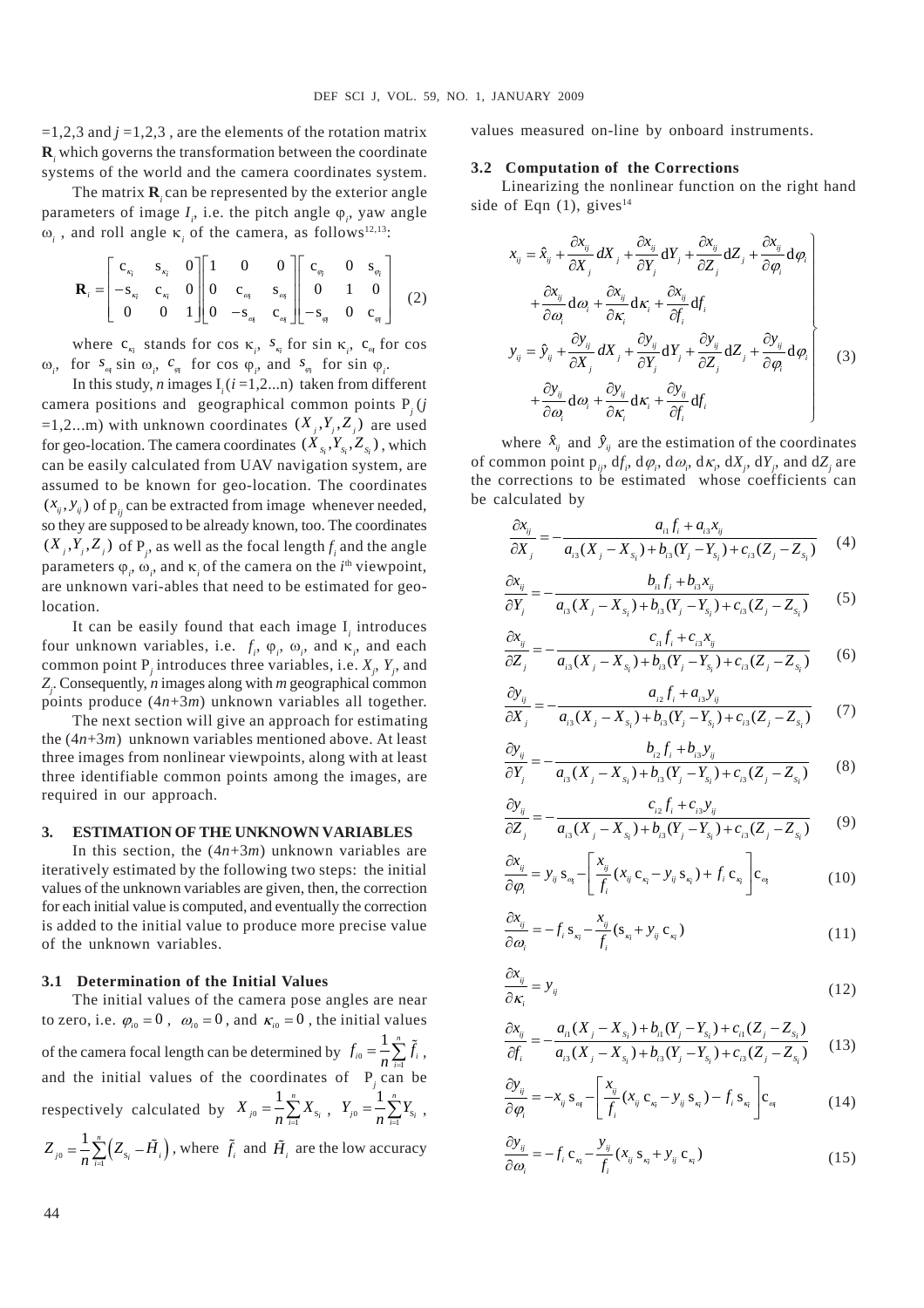$$
\frac{\partial y_{ij}}{\partial \kappa_i} = -x_{ij} \tag{16}
$$

$$
\frac{\partial x_{ij}}{\partial f_i} = -\frac{a_{i2}(X_j - X_{s_i}) + b_{i2}(Y_j - Y_{s_i}) + c_{i2}(Z_j - Z_{s_i})}{a_{i3}(X_j - X_{s_i}) + b_{i3}(Y_j - Y_{s_i}) + c_{i3}(Z_j - Z_{s_i})}
$$
(17)

For convenience of expression, Eq.  $(3)$  is rewritten in a brief matrix form as

$$
\mathbf{A}_{ij}\mathbf{U}_{j} + \mathbf{B}_{ij}\mathbf{V}_{i} = \mathbf{C}_{ij}
$$
 (18)

where matrix  $A_{ij}$ ,  $U_j$ ,  $B_{ij}$ ,  $V_j$  and  $C_{ij}$  are defined as

$$
\mathbf{A}_{ij} = \begin{bmatrix} \frac{\partial x_{ij}}{\partial X_j} & \frac{\partial x_{ij}}{\partial Y_j} & \frac{\partial x_{ij}}{\partial Z_j} \\ \frac{\partial y_{ij}}{\partial X_j} & \frac{\partial y_{ij}}{\partial Y_j} & \frac{\partial y_{ij}}{\partial Z_j} \end{bmatrix}
$$
(19)

$$
\mathbf{B}_{ij} = \begin{bmatrix} \frac{\partial x_{ij}}{\partial \varphi_i} & \frac{\partial x_{ij}}{\partial \varphi_i} & \frac{\partial x_{ij}}{\partial \kappa_i} & \frac{\partial x_{ij}}{\partial f_i} \\ \frac{\partial y_{ij}}{\partial \varphi_i} & \frac{\partial y_{ij}}{\partial \varphi_i} & \frac{\partial y_{ij}}{\partial \kappa_i} & \frac{\partial y_{ij}}{\partial f_i} \end{bmatrix}
$$
(20)

$$
\mathbf{U}_{j} = \begin{bmatrix} dX_{j} & dY_{j} & dZ_{j} \end{bmatrix}^{T}
$$
 (21)

$$
\mathbf{V}_{i} = \begin{bmatrix} \mathbf{d}\varphi_{i} & \mathbf{d}\omega_{i} & \mathbf{d}\kappa_{i} & \mathbf{d}f_{i} \end{bmatrix}^{\mathrm{T}}
$$
 (22)

$$
\mathbf{C}_{ij} = \begin{bmatrix} x_{ij} - \hat{x}_{ij} & y_{ij} - \hat{y}_{ij} \end{bmatrix}^{\mathrm{T}}
$$
\n(23)

Equation (18) shows that each point  $p_{ii}$  on the image I can produce two constraints on  $df_1$ ,  $d\varphi_1$ ,  $d\omega_1$ ,  $d\kappa_1$ ,  $dX_1$ ,  $dY_1$ , and  $dZ$ . Therefore, *m* points on *I* can generate  $2m$  constraints, which can be written in a brief matrix form as follows

$$
\mathbf{A}_i \mathbf{U} + \mathbf{B}_i \mathbf{V}_i - \mathbf{C}_i = \mathbf{0} \tag{24}
$$

Here, the matrices  $A_{i}$ ,  $B_{i}$ ,  $V_{i}$ ,  $C_{i}$  and are defined as

$$
\mathbf{A}_{i} = \text{diag}\{\mathbf{A}_{i1}, \mathbf{A}_{i2}, \cdots, \mathbf{A}_{im}\}\
$$
 (25)

$$
\mathbf{U} = \begin{bmatrix} \mathbf{U}_1^{\mathrm{T}} & \mathbf{U}_2^{\mathrm{T}} & \cdots & \mathbf{U}_m^{\mathrm{T}} \end{bmatrix}^{\mathrm{T}}
$$
 (26)

$$
\mathbf{B}_{i} = \begin{bmatrix} \mathbf{B}_{i1}^{T} & \mathbf{B}_{i2}^{T} & \cdots & \mathbf{B}_{im}^{T} \end{bmatrix}^{T}
$$
 (27)

$$
\mathbf{C}_{i} = \begin{bmatrix} \mathbf{C}_{i1}^{\mathrm{T}} & \mathbf{C}_{i2}^{\mathrm{T}} & \cdots & \mathbf{C}_{im}^{\mathrm{T}} \end{bmatrix}^{\mathrm{T}}
$$
 (28)

where diag{ $A_{i1}, A_{i2}, \dots, A_{im}$ } stands for the diagonal matrix whose diagonal elements are  $A_{n}$ ,  $A_{n}$ , ... and  $A_{n}$ .

If  $n$  images from nonlinear viewpoints, along with  $m$ identifiable common points among the images, are used for geo-location, there are the  $(4n+3m)$  unknown corrections that need to be esti-mated by calculating  $2nm$  constraint equations. These equations are written as

$$
AU + BV = C \tag{29}
$$

where the matrices  $A$ ,  $B$ ,  $V$  and  $C$  are constructed by

$$
\mathbf{A} = \begin{bmatrix} \mathbf{A}_1^T & \mathbf{A}_2^T & \cdots & \mathbf{A}_n^T \end{bmatrix}^T
$$
 (30)

$$
\mathbf{B} = \text{diag}\{\mathbf{B}_1, \mathbf{B}_2, \cdots, \mathbf{B}_n\}
$$
 (31)

$$
\mathbf{V} = \begin{bmatrix} \mathbf{V}_1^{\mathrm{T}} & \mathbf{V}_2^{\mathrm{T}} & \cdots & \mathbf{V}_n^{\mathrm{T}} \end{bmatrix}^{\mathrm{T}}
$$
(32)

$$
\mathbf{C} = \begin{bmatrix} \mathbf{C}_1^{\mathrm{T}} & \mathbf{C}_2^{\mathrm{T}} & \cdots & \mathbf{C}_n^{\mathrm{T}} \end{bmatrix}^{\mathrm{T}}
$$
(33)

If  $2mn \ge 3(n+m)$ , all the  $(4n+3m)$  corrections can be estimated through Eqn (29).

## 3.3 Algorithms for Estimation of the Unknown **Variables**

Using the mathematic models mentioned above, the algorithms for computing the unknown variables  $f_1$ ,  $\varphi_2$ ,  $\omega_3$ ,  $\kappa$ ,  $X$ ,  $Y$ , and  $Z$ , with  $i = 1, 2, \dots n$  and  $j = 1, 2, \dots m$  can be listed as follows:

- Step 1. Determine the initial values  $f_{i0}$ ,  $\varphi_{i0}$ ,  $\varphi_{i0}$ ,  $\kappa_{i0}$  and  $(X_{i0}, Y_{i0}, Z_{i0}).$
- Step 2 Initialize the variables  $f_i$ ,  $\varphi_i$ ,  $\omega_i$ ,  $\kappa_i$ ,  $(X_i, Y_i, Z_i)$  with  $f_{i0}, \varphi_{i0}, \omega_{i0}, \kappa_{i0}, (X_{j0}, Y_{j0}, Z_{i0})$  respectively.
- Step 3 Extract the coordinates  $(x_{ij}, y_{ij})$  of  $p_{ij}$  from the image I.
- Step 4 Calculate the camera coordinates  $(X_s, Y_s, Z_s)$  using the UAV navigation data.

Step 5 Substitute 
$$
\varphi
$$
,  $\omega$ , and  $\kappa$  into Eqn (2) to get  $\mathbf{R}$ .

- Step 6 Substitute  $(x_{ij}, y_{ij})$ ,  $(X_{s_i}, Y_{s_i}, Z_{s_i})$ ,  $(X_j, Y_j, Z_j)$ ,  $f_i$ , and the elements of  $\mathbf{R}_i$  into Eqns (4)-(17) to get the matrices  $\mathbf{A}_{ij}$  and  $\mathbf{B}_{ij}$ .
- Substitute  $(X_{s_i}, Y_{s_i}, Z_{s_i})$ ,  $(X_j, Y_j, Z_j)$ ,  $f_i$ , and the Step 7 elements of **R**, into Eqn (1) to get  $(\hat{x}_{ij}, \hat{y}_{ij})$ .
- Step 8 Substitute  $(x_{ij}, y_{ij})$  and  $(\hat{x}_{ij}, \hat{y}_{ij})$  into Eqn (33) to get  $\mathbf{C}_{ii}$ .
- Step 9 Constructs A, B, C and with  $A_{ii}$ , B<sub>ii</sub> and C<sub>ii</sub>.
- Step 10 Using Eqn (29)to compute all the corrections  $df_1$ ,  $d\varphi_i, d\omega_i, d\kappa_i, dX_i, dY_i$ , and  $dZ_i$ .
- Step 11 Update the unknown variables by

$$
f_i = f_i + df_i
$$
  
\n
$$
\varphi_i = \varphi_i + d\varphi_i
$$
  
\n
$$
\varphi_i = \varphi_i + d\varphi_i
$$
  
\n
$$
\kappa_i = \kappa_i + d\kappa_i
$$
  
\n
$$
X_j = X_j + dX_j
$$
  
\n
$$
Y_j = Y_j + dY_j
$$
  
\n
$$
Z_j = Z_j + dZ_j
$$
\n(34)

Step 12 If the estimated corrections are accurate enough for geo-location, Section 4 is referred for triangulation measurement. Otherwise, refer to Step 5 to compute more accu-rate corrections.

## 4. FORWARD INTERSECTION FOR GEO-**LOCATION**

If target itself is one of the common points, its coordinates can be calculated by Eqn (29) directly. Otherwise, the coordinates of the target are computed by forward intersection<sup>12,13</sup>.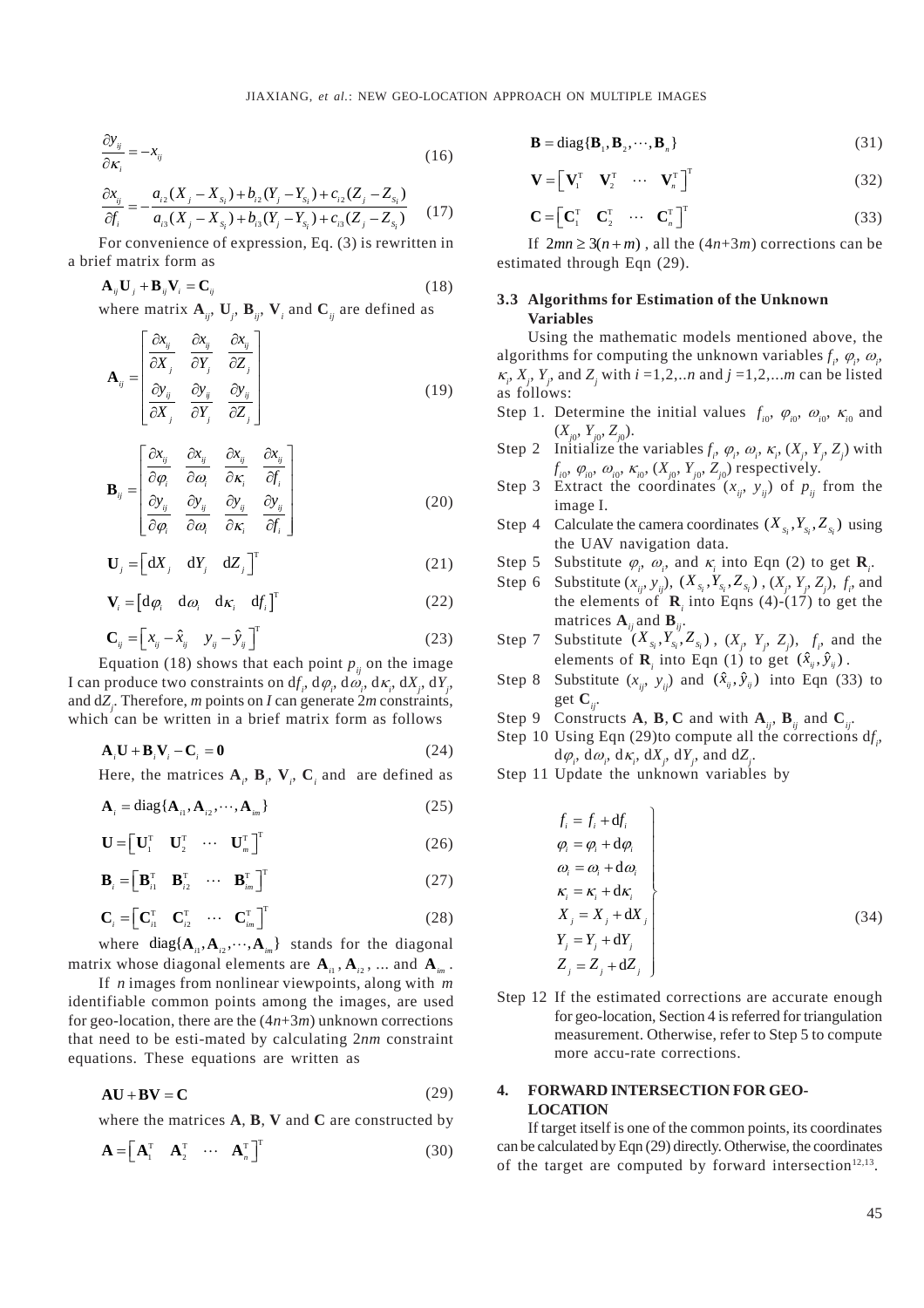Suppose that the two images used in forward intersection are taken from viewpoints  $(X_{s_i}, Y_{s_i}, Z_{s_i})$  and  $(X_{s_i}, Y_{s_i}, Z_{s_i})$ , respectively. Then, the coordinates of the target, denoted by  $(X_{\mu}, Y_{\mu}, Z_{\mu})$ , can be estimated using the following models

$$
X_{m} = [(X_{s_i} + N_i u_{im}) + (X_{s_j} + N_j u_{jm})]/2
$$
  
\n
$$
Y_{m} = [(Y_{s_i} + N_i v_{im}) + (Y_{s_j} + N_j v_{jm})]/2
$$
  
\n
$$
Z_{m} = [(Z_{s_i} + N_i w_{im}) + (Z_{s_j} + N_j w_{jm})]/2
$$
\n(35)

Here,  $(u_{i_m}, v_{i_m}, w_{i_m})$  and  $(u_{i_m}, v_{i_m}, w_{i_m})$  are defined by

$$
\begin{bmatrix} u_{im} \\ v_{im} \\ w_{im} \end{bmatrix} = \mathbf{R}_i \begin{bmatrix} x_{im} \\ y_{im} \\ -f_i \end{bmatrix} \begin{bmatrix} u_{jm} \\ v_{jm} \\ w_{jm} \end{bmatrix} = \mathbf{R}_j \begin{bmatrix} x_{jm} \\ y_{jm} \\ -f_j \end{bmatrix}
$$
 (36)

where  $(x_{im}, y_{im})$  and  $(x_{jm}, y_{jm})$  are respectively the coordinates of the target on the image  $\mathbf{I}_i$  and  $\mathbf{I}_j$ ,  $\mathbf{R}_i$ ,  $\mathbf{R}_j$ ,  $f_1$  and  $f_2$  can be estimated using the mathematical models given in Section 3.  $N_i$  and  $N_j$  are defined as

$$
N_{i} = \frac{(X_{s_{j}} - X_{s_{i}})w_{jm} - (Z_{s_{j}} - Z_{s_{i}})u_{jm}}{u_{im}w_{jm} - u_{jm}w_{im}}
$$
  

$$
N_{j} = \frac{(X_{s_{j}} - X_{s_{i}})w_{im} - (Z_{s_{j}} - Z_{s_{i}})u_{im}}{u_{im}w_{jm} - u_{jm}w_{im}}
$$
 (37)

## **5. GEO-LOCATION ACCURACY**

In this section, both a Monte Carlo simulation and a real aerial image experiment are used to assess the accuracy of the proposed geo-location method.

#### **5.1 Monte Carlo Simulation**

The Monte Carlo simulation data are produced as follows and more details are shown in<sup>15</sup>.

- a) The simulated UAV altitude is 1500 m and it flies along a 1000 m radius circle shown in Fig.1. Three ground points spanned in the field of vision are used as common points. Three images taken from different viewpoints which are equally spaced on a half-circle are used for simulation.
- b) The initial value of each camera pointing angle is assumed to have 5°-deviation from its corresponding true values. The deviation of the initial focal length from the true value is assumed to be 5mm.
- c) The standard deviation of error in marking the common points is assumed to be 0.5 pixels. The camera locations corresponding to the viewpoints are all assumed to have a 1.5 m standard deviation. These two kinds of input errors are all assumed to be Gaussian distribution with zero mean values.

Figure 2 shows the cumulative histogram of horizontal and vertical errors of 2000 Monte Carlo trials, where the resultant median (50%) horizontal and vertical errors in target location are less than 4 m, and the maximum errors are less than 14 m.



**Figure 1. Configuration of simulation.**

#### **5.2 Experiments with Real Aerial Images**

In this subsection, the three real aerial images, along with the four common points denoted by white cross are used for investigating the geo-location method further. These three images, shown in Fig. 3, are taken from three viewpoints whose 3D coordinates are given by DGPS. The four common points which are denoted by white cross in Fig.3 (a) are selected based on the methods given  $in^{16}$  and matched between multiple images using the algorithms  $in<sup>17</sup>$ and. The final geo-location accuracy is 9.3 m CEP.

## **6. CONCLUSIONS AND FUTURE WORK**

The approach proposed in this paper requires only several images and associated camera locations to estimate the geodetic coordinates. Neither DEM nor measured pose angles of the camera is used. Camera positioning error is the only main factor that degrades the geo-location accuracy.



**Figure 2. Geo-location errors generated in Monte Carlo simulation.**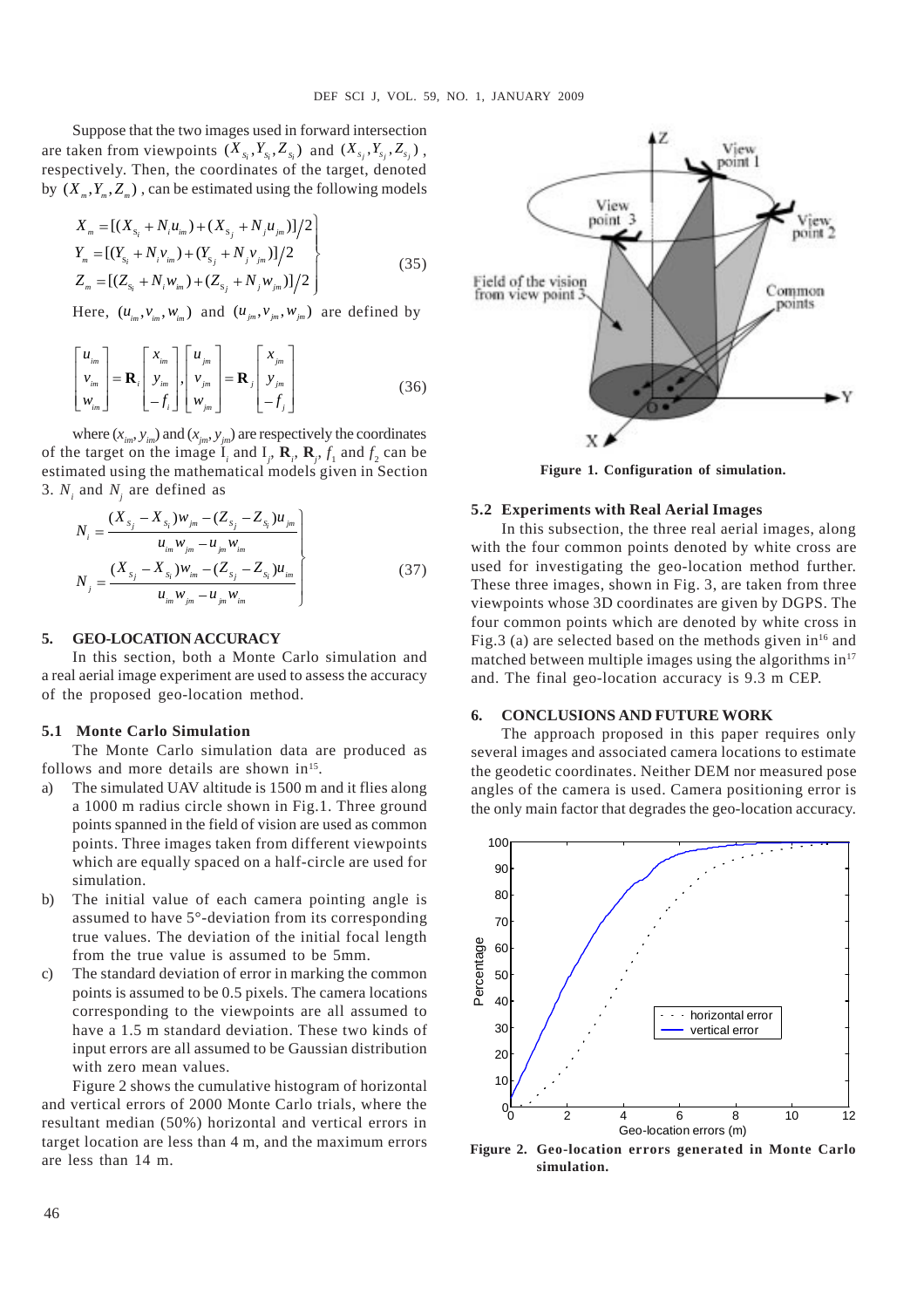



(b)



**Figure 3. (a) The first frame of the images, (b) The second frame of the images, and (c) The third frame of the images. Figure is the real aerial image used for the accuracy assessment (the white cross on the first frame denotes the position of the common points used for geo-location, and the white triangle denotes the target to be located).**

Both simulation and real image experiments show that the new method can give an accuracy up to 14 m CEP when the camera is located by DGPS with an accuracy of 5 m CEP. The method has potential applications for precise targeting against emerging targets, area surveillance for pre- and post-battle assessment, area mapping, and local measurements of size and separations for military operations in urban terrain.

Future work will address the difficult, high-priority problem of automated common-point placement under various operational conditions.

# **REFERENCES**

- 1. Yao, J. & Jiang, B.T. Updating spatial data of GIS with a single photo and DEM. *J. Inst. Surv. Mapping*, 1996, **12**, 276-79.
- 2. Sim, D.G. & Park, R.H. Localization based on DEM matching using multiple aerial image pairs. *IEEE Trans. Image Process*. 2002, **11**(1), 52-55.
- 3. Tong, S.Q. The consistency of positional accuracy using a single photo. *J. Inst. Surv. Mapping*, 1992, **1**, 35-38.
- 4. Rau, J.L. & Ball, R. Demonstration of SSN/UAV interoperability. *In* Proceedings of association of unmanned vehicle systems international. 1996. 15-19 pp.
- 5. Gibbins, D; Roberts, P. & Swierkowski, L. A video geolocation and image enhancement tool for small unmanned air vehicles (UAVs). *In* IEEE Proc. ISSNIP. 2004. 469-73 pp.
- 6. Xie, L.L & Li, Y.R. A new approach to improve target location accuracy for remotely piloted vehicles (RPV) with digital terrain maps. *J. Northwestern Polytech. Univ.*, 1997, **16**(1), 61-64.
- 7. Duan, L.F. Research on target locating methods based on image sequences. University of Science and Technology of China Press., 2002. 31-89 pp.
- 8. Sim, D.G; Jeong, S.Y.; Lee, D.H.; Park, R.H.; Kim, R.C.; Lee, S.U. & Kim, I.C. Hybrid estimation of navigation parameters from aerial image sequence. *IEEE Trans. Image Process.*, 1999, **8** (3), 429-35.
- 9. Sim, D.G.; Park, R.H.; Kim, R.C.; Lee, S.U. & Kim, I.C. Integrated position estimation using aerial image sequences. *IEEE Trans. Pattern. Anal. Mach. Intell.*, 2002, **24**(1): 1-18.
- 10. Agouris, P. & Schenk, T. Automated aerotriangulation using multiple image multipoint matching. *Photogramm. Eng. Remote Sens.* 1996, **62**(6), 703-10.
- 11. Wang, P. J. & Xu, Y. M. Photogrammetry. Wuhan University Press. 2005. 101-32 pp.
- 12. Kasser, M. & Egels, Y. Digital photogrammetry. Taylor & Francis. 2001. 241-68 pp.
- 13. Atkinsn, K. B. Close range photogrammetry and machine vision. Department of Photogrammetry and Surveying, University of London. 1996.
- 14. Wang, K. J. Advanced mathematics. Higher Education Press. 2003. 321-52 pp.
- 15. Yu, J. Research on aerial reconnaissance camera parameter estimation and geo-location methods. Tsinghua University, 2007. PhD Thesis.
- 16. Zhu, Q.; Wu, B. & Xu, Z.X. Seed point selection method for triangle constrained image matching propagation. *IEEE Geosci. Remote Sens. Lett.*, 2006, **3**(2), 207-11.